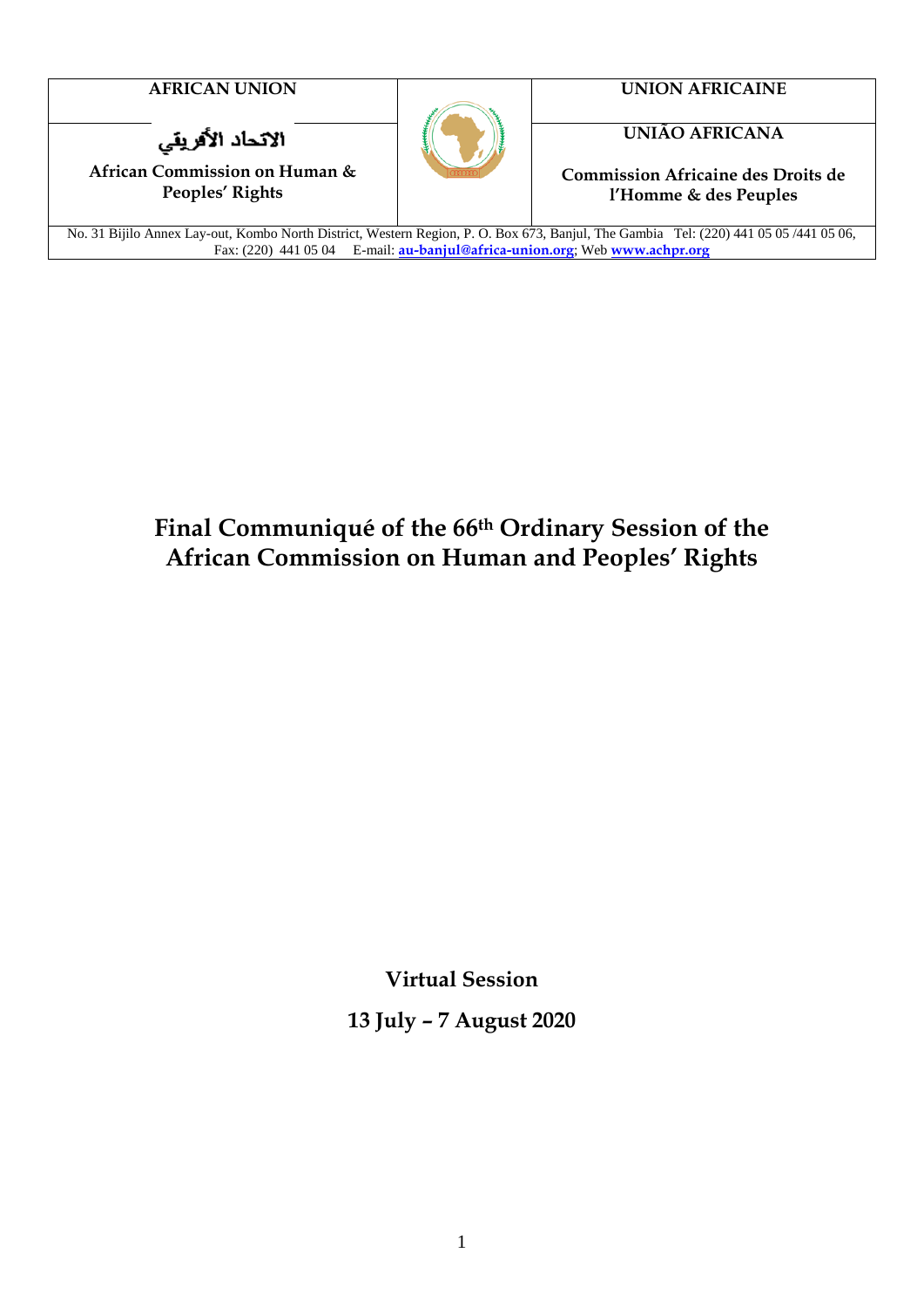- 1. The African Commission on Human and Peoples' Rights (the Commission) held a 66th Ordinary Session (the Session) virtually from 13 July to 7 August 2020, on account of the ongoing COVID 19 Pandemic.
- 2. The Opening Ceremony was graced by the virtual presence of H.E Minata Samate Cessouma, Commissioner for Political Affairs of the African Union Commission (AUC), representing H.E Moussa Faki Mahamat, Chairperson of the AUC who declared the Session open.
- 3. The Session was chaired by Honourable Commissioner Solomon Ayele Dersso, Chairperson of the Commission, assisted by Honourable Commissioner Rémy Ngoy Lumbu, Vice-Chairperson.
- 4. The following Members of the Commission participated in the Session:
	- i. Honourable Commissioner **Solomon Ayele Dersso**; Chairperson
	- ii. Honourable Commissioner **Rémy Ngoy Lumbu**; Vice Chairperson
	- iii. Honourable Commissioner **Sylvie Kayitesi Zainabo**;
	- iv. Honourable Commissioner **Maya Sahli-Fadel;**
	- v. Honourable Commissioner **Jamesina Essie L. King**;
	- vi. Honourable Commissioner **Hatem Essaiem**;
	- vii. Honourable Commissioner **Maria Teresa Manuela**;
	- viii. Honourable Commissioner **Alexia Gertrude Amesbury.**
		- ix. Honourable Commissioner **Mudford Zachariah Mwandenga**;
		- x. Honourable Commissioner **Marie Louise Abomo**; and
		- xi. Honourable Commissioner **NDiamé Gaye**.
- 5. Speaking on behalf of the Non-Governmental Organisation (NGO) Forum Steering Committee, **Mrs. Hannah Foster** indicated that since the outbreak of the COVID-19 pandemic in December 2019, human rights violations have remained a major concern across the globe. She highlighted that in the wake of the pandemic, there have been reported cases of systematic harassment of human rights defenders; the formulation and implementation of legislations to curb the enjoyment of fundamental freedoms; the restriction of freedom of expression through the criminalization of bloggers and internet restrictions; and a rise in genderbased violence caused by lockdown measures. She indicated that the overcrowding of prisons due to non-observance of judicial guarantees and minimum standards in respect of remand detainees, continue to create health challenges which are exacerbated by the COVID–19 pandemic. She called on the Commission to urge Member States to respect and implement the International Minimum Standards on Prison Conditions and the Treatment of Prisoners.
- 6. In conclusion, she congratulated the Commission for all successes recorded in the fulfilment of its mandate, especially on being the first African Union (AU) Organ to issue a Press statement drawing attention to the existence of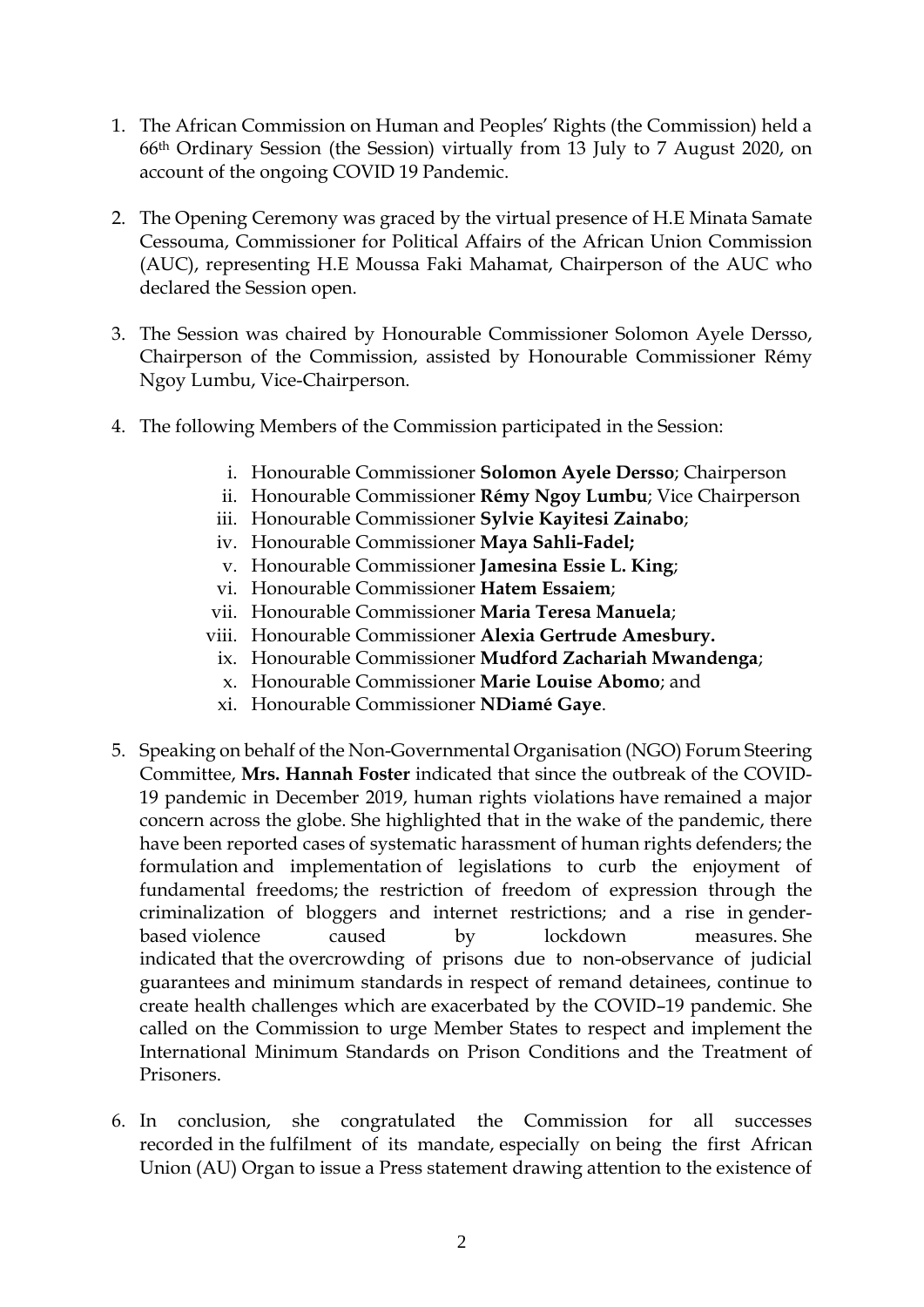COVID-19 and identifying the need to adopt a human rights-based approach to the pandemic.

- 7. **Mr. Mohammed Fayek,** Chairperson of the Network of African National Human Rights Institutions (NANHRI), delivering a statement on behalf of the NANHRI, indicated that National Human Rights Institutions (NHRIs) have been at the forefront in supporting the work of the Commission, particularly as it relates to the recently adopted Rules of Procedure of the Commission 2020. He recognized the requirement for State Parties to designate focal points to interact with the Commission, a stipulation he indicates will go a long way in supporting the follow-up to the implementation of the Commission's decisions. Mr. Fayek noted with concern the brutal enforcement of quarantine measures by States in an effort to curb the spread of the COVID-19 pandemic. He assured the Commission of NANHRI's utmost commitment to improving the human rights situation in Africa, and called for a pluralistic and consultative process in ensuring a global and sustainable approach to human rights issues.
- 8. **Prof. Benyam Mezmur**, Special Rapporteur on Children and Armed Conflict of the African Committee of Experts on the Rights and Welfare of the Child, stated that as the COVID-19 outbreak continues to affect the socio-economic stability across the continent, children being the most vulnerable are disproportionately affected by the emergency and lock down measures adopted by States. He expressed concern that millions of children are out of school as a result of the pandemic. He further stated that the pandemic is likely to result in a devastating effect on family functioning by limiting sources of income for households, resulting in limited access to nutritious food and healthcare for children. In addressing these challenges, Prof. Mezmur indicated that State Parties would benefit from the guidance of both the Commission and the African Committee of Experts on the Rights and Welfare of the Child. He further indicated that the African Committee of Experts on the Rights and Welfare of the Child issued a Guidance Note to Member States based on the norms of the African Charter on the Rights and Welfare of the Child, to assist States in ensuring that children's rights and welfare are not neglected or violated in the process of enforcing emergency protocols adopted in a bid to curb the spread of the virus.
- 9. In his Statement, **Honourable Justice Sylvain Oré,** President of the African Court on Human and Peoples' Rights (the African Court) observed that the holding of the 66th Ordinary Session shortly after experimenting with a virtual Session during its 28th Extra-Ordinary Session, is a testimony by the Commission in its relentless commitment for the course of human rights in Africa. He highlighted the complementarity relationship between the Commission and the African Court which he noted is budding slowly and steadily.
- 10. Honourable Justice Oré recognized the importance of the role of the Commission to ensure the promotion and protection of human rights during the COVID-19 pandemic, and commended the Commission for its Press Statement on human rights based effective response to the novel COVID-19 in Africa published on 24 March 2020. He observed that the Press Statement was an efficient response in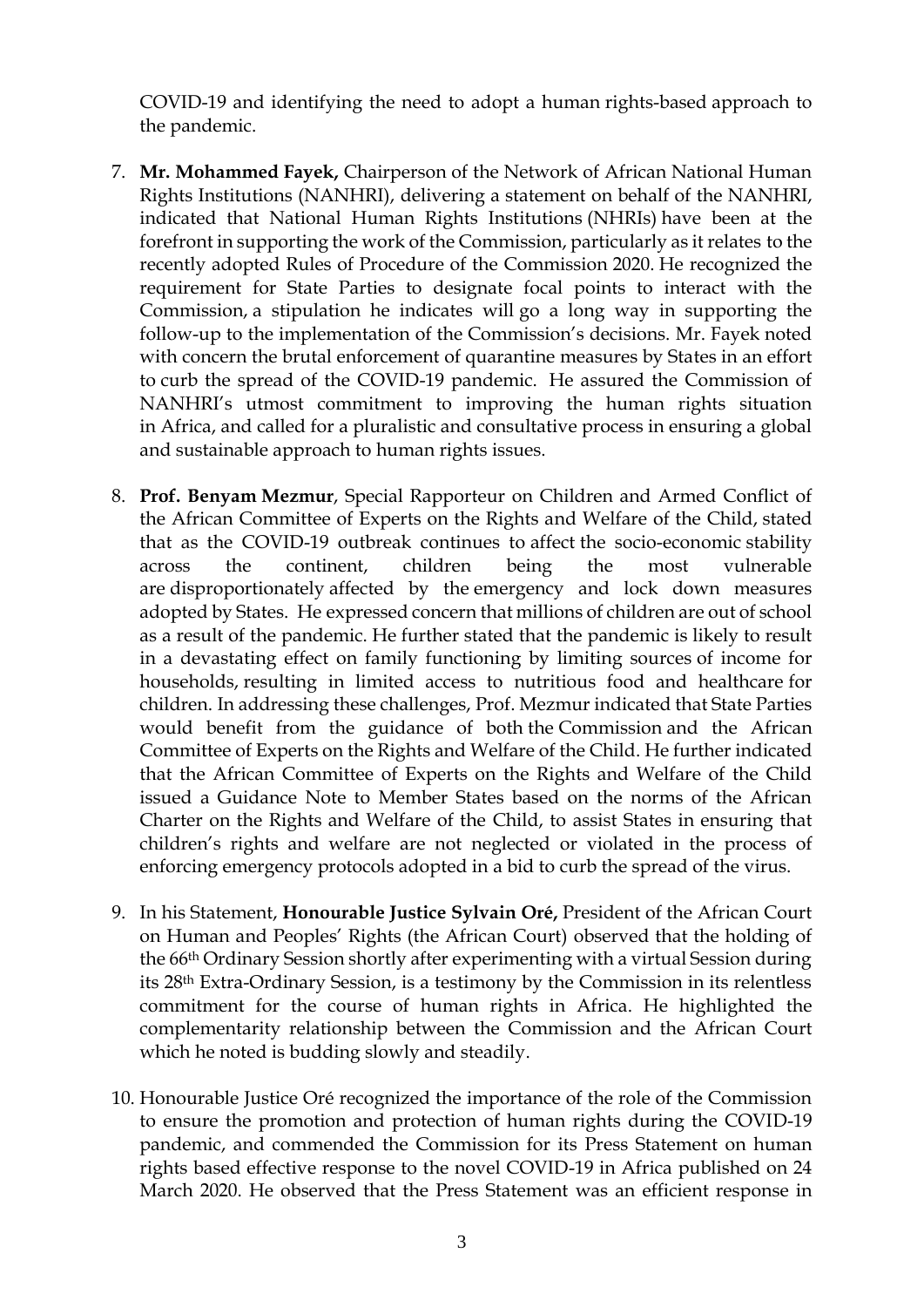human rights protection within the context of COVID-19 which amongst other things, gives directions to State Parties to place human rights in the heart of their responses to COVID-19, as well as adopt guidelines on different responses brought by States to COVID-19.

- 11. Honourable Justice Oré stated that achievements of previous mandate holders have given room for hope, and wished the Commission success in its deliberations.
- 12. In his opening statement, the Chairperson of the Commission, **Honourable Commissioner Solomon Ayele Dersso** commenced his statement by welcoming all stakeholders to the Session. He indicated that the work of the Commission has become urgent in the wake of the COVID-19 pandemic, as opposed to conventional times. He elaborated that COVID-19 and its consequences have excavated and brought to the fore, the socio-economic deprivations afflicting the masses. A deprivation which he emphasized, has left communities without access to water, sanitation, housing, education and sustainable employment vulnerable to the scourge of the pandemic.
- 13. He noted that the nature of the COVID-19 response measures adopted and enforced by States have given rise to a wide range of governance and human rights issues. He raised the concern that States face the danger of the COVID-19 pandemic descending into a human rights crisis. He highlighted that it is for this reason that the Commission issued a Press Statement which provides guidelines on the effective response to the novel COVID –19 pandemic in Africa on 24 March 2020. This he stated was to address issues of excessive restrictions of rights, excessive use of force and many other human rights violations which had been reported in the course of the pandemic.
- 14. He noted the economic implications brought on by the COVID-19 pandemic: the disruption of the chain of supply, the fall in demand and the suspension of activities within the airline and tourism sector, which has resulted in revenue loss for most African Countries. He emphasized that global solidarity involving economic relief measures, together with national mitigation measures directed at strengthening Africa's healthcare system, food supplies, alleviating financial crisis, supporting education, protecting jobs, and keeping households and business afloat, are the prerequisite necessary to prevent the socio-economic consequences of COVID-19 pandemic, from descending into a human rights catastrophe.
- 15. Delivering the opening statement on behalf of H.E **Moussa Faki Mahamat**, Chairperson of the AUC, **H.E Mrs. Minata Samate Cessouma**, Commissioner for Political Affairs of the AUC, welcomed the election of the Chairperson of the Commission, and the new Members of the Commission. She also extended appreciation to the Ag. Executive Secretary to the Commission, Ms. Lindiwe Khumalo and staff of the Secretariat for the organization of the Session.
- 16. Mrs. Cessouma indicated that due to the emerging challenges facing the African continent especially during the COVID-19 pandemic, there is need for State Parties to redouble their efforts to ensure that African citizens are not deprived of their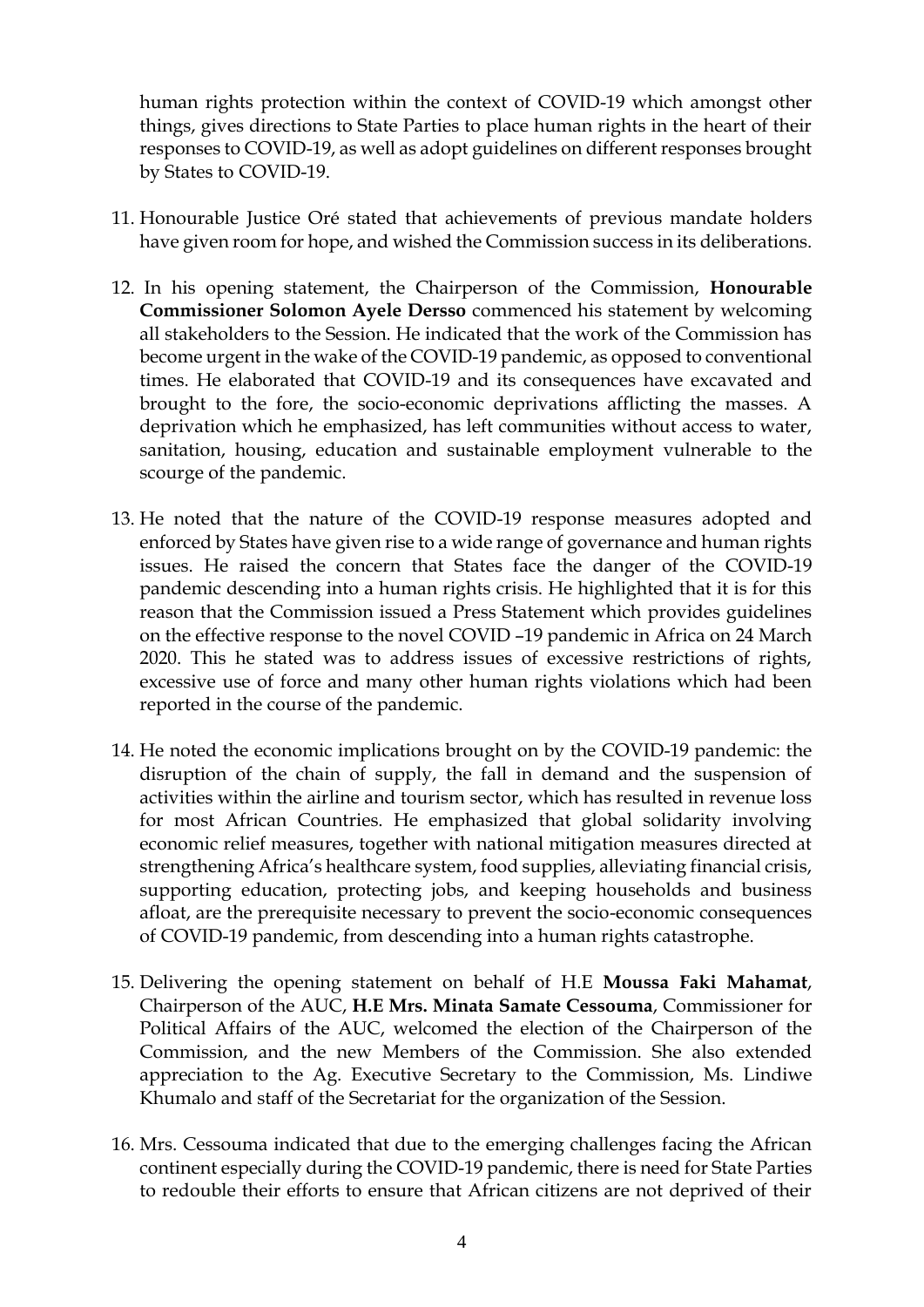socio-economic rights. She recalled the AU decision declaring this decade, a Decade for Human and Peoples' Rights and its 10 year Plan of Action focusing on the need to promote human rights in Africa. Mrs. Cessouma observed that the African continent is already facing many challenges as mentioned by the Chairperson of the Commission, which have been exacerbated by COVID-19. She stated that it is now high time for Member States to intensify their efforts in individual and collective levels so as to ensure that rights are protected by giving effect to all human rights instruments and legal mechanisms. She highlighted Aspiration No. 3 of Agenda 2063-An Africa with good governance; democracy and respect for human rights, which is necessary in building a culture of human rights, and to safeguard a unified prosperous Africa. Aligned to this, she called on Member States to work together and cooperate with all AU Organs they have established to ensure that human rights are fully consolidated and become a reality in Africa. She also urged Member States to submit regular reports, so as to be in sync with the principles that are enshrined in human rights instruments on shared values.

- 17. In addition, she stated that Member States of the Union have a responsibility to ensure that their responses are all inclusive and non-discriminatory. She emphasized that Member States should support the Commission as it adopts measures and recommendations for the promotion and protection of human rights on the continent, to assist Members States to have an inclusive approach to human rights and respond adequately to the corona virus.
- 18. Mrs. Cessouma stated that she is convinced discussions and conclusions of the Session will improve the efficiency of the African human rights system, and in conclusion, she declared the Session open.
- 19. During the public session, the Commission held a special Session on **Major Human Rights Issues Arising in the Context of COVID-19 and Measures undertaken by the Commission in Response.** This Session gave an opportunity to Members of the Commission to make reflections on actions that have been taken in their various capacities, to address human rights challenges occasioned by COVID-19 on the continent.
- 20. The Commission also held a Panel Discussion on **Human Rights and COVID-19,**  on the theme *"Making human rights a priority during and after COVID-19."* The Panel, made up of Representatives of States, NHRIs, and Civil Society Organizations, underscored the necessity for ensuring that the COVID-19 response measures do not lead to violations of rights for addressing structural vulnerabilities of Member States, including inequalities in all its various forms.
- 21. A total of **three hundred and thirty-five (335)** delegates participated in the Session: **eighty-eight (88)** representing State Parties from **seventeen (17)** countries; **three (3)** representing AU Organs, **thirty-eight (38)** representing NHRIs; **one (1**) representing International and Inter-Governmental Organizations; **one hundred and eight-nine (189)** representing African and International NGOs; **fourteen (14)** representing other observers and **two (2 )** representatives from the media.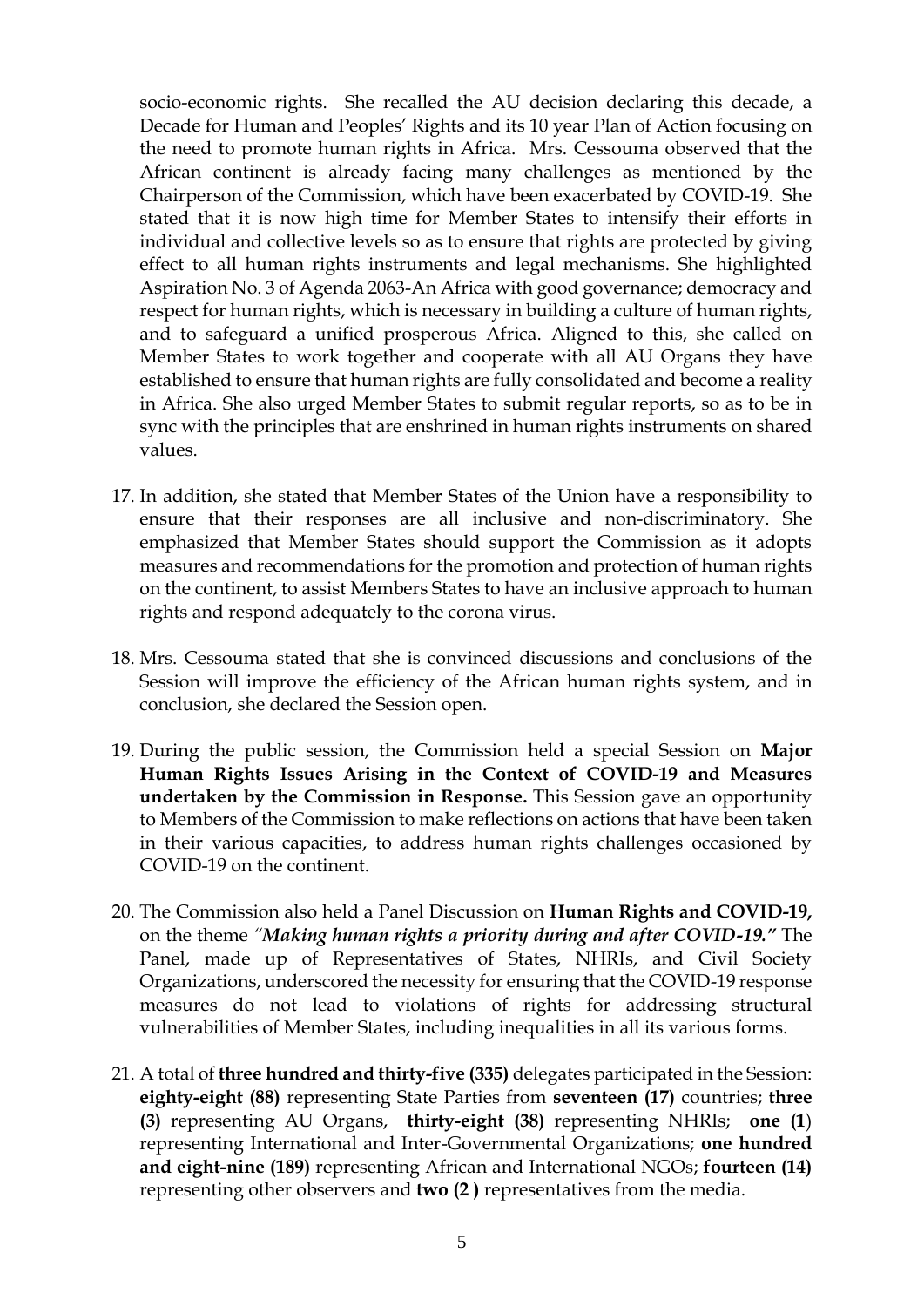- 22. Representatives of the following **nine (9)** State Parties made statements on the human rights situation in their countries (with special focus on human and peoples' rights in the context of COVID-19): Republic of Angola; Democratic Republic of Congo; Arab Republic of Egypt; Republic of Eritrea; Republic of Gabon; Republic of Malawi; Republic of Rwanda; United Republic of Tanzania; and Sahrawi Arab Democratic Republic.
- 23. Representatives of the following **six (6)** NHRIs also made statements on the human rights situation in Africa (with special focus on human and peoples' rights in the context of COVID-19): Sahrawi National Human Rights Commission; National Human Rights Commission of Rwanda; National Human Rights Commission of Algeria; National Commission for Human Rights and Liberties of Cameroon; National Human Rights Commission of Kenya; and National Human Rights Commission of Nigeria.
- 24. A Representative of **NANHRI** also made a statement on the human rights situation in Africa ( with special focus on human and peoples' rights in the context of COVID-19)
- 25. A total of **twenty-nine (29)** NGOs with Observer Status with the Commission equally made statements on the human rights situation in Africa (with special focus on human and peoples' rights in the context of COVID-19).
- 26. **One (1)** International Organisation made a statement on the human rights situation in Africa (with special focus on human and peoples' rights in the context of COVID-19): International Committee of the Red Cross.
- 27. The Right of States to Reply was observed by **three (3)** State Parties: The Republic of Angola; the Arab Republic of Egypt; and the United Republic of Tanzania.
- 28. The Commission reported on the status of its relationship and cooperation with NHRIs and NGOs, and gave an update on the status of submission of activity reports by NHRIs and NGOs.
- 29. The Commission granted Observer Status to **two (2)** NGOs, in accordance with the **Resolution on the Criteria for Granting and Maintaining Observer Status to Non-Governmental Organizations working on Human and Peoples' Rights in Africa**, namely:
	- i. Human Rights Documentation and Traning Centre*;* and
	- ii. Centre for Rights Education and Awareness.
- 30. The Commission deferred consideration of one (1) Application for Observer Status from the National Coalition of Human Rights Defenders–Uganda.
- 31. This brings the total number of NGOs with Observer Status with the Commission to **five hundred and twenty-five (525).**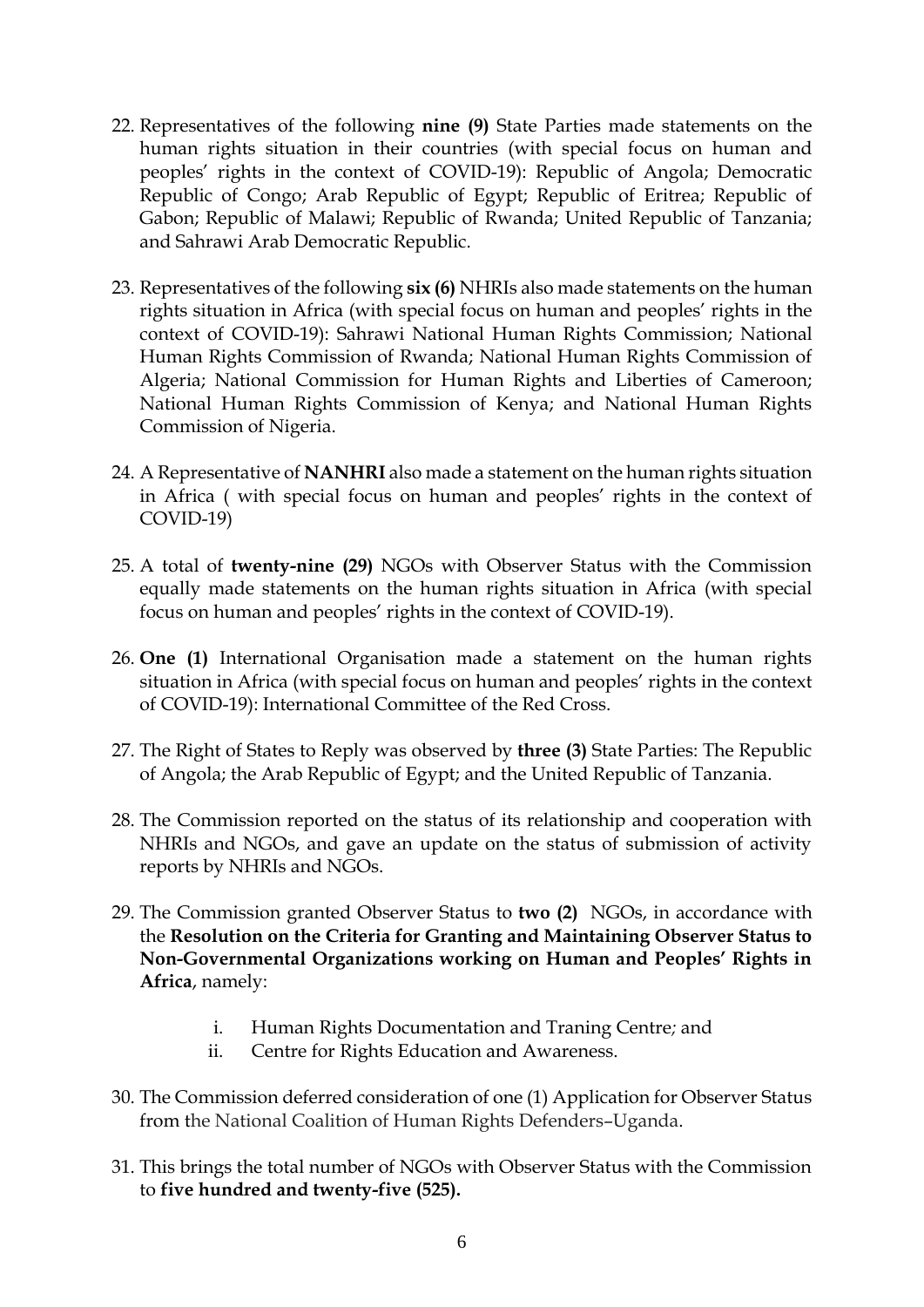- 32. The Commission gave an update on the Status of Submission of Periodic Reports by State Parties.
- 33. In accordance with Article 62 of the African Charter, the Commission considered the Combined 9<sup>th</sup> and 10<sup>th</sup> Periodic Report under the African Charter of the Republic of Mauritius (2016 to 2019).
- 34. The following Members of the Commission presented their intersession reports highlighting the activities undertaken in their capacities as Commissioners and mandate holders of Special Mechanisms:
	- i. The Chairperson reporting on his activities as the Chairperson of the Commission;
	- ii. The Special Rapporteur on Human Rights Defenders in Africa and Focal Point on Reprisals;
	- iii. The Special Rapporteur on the Rights of Women in Africa;
	- iv. The Special Rapporteur on Freedom of Expression and Access to Information in Africa;
	- v. The Special Rapporteur on Prisons, Conditions of Detention and Policing in Africa;
	- vi. The Special Rapporteur on Refugees, Asylum Seekers, Internally-Displaced Persons and Migrants in Africa;
	- vii. The Chairperson of the Working Group on Extractive Industries, Environment and Human Rights Violations in Africa;
	- viii. The Chairperson of the Working Group on Indigenous Populations/Communities in Africa;
		- ix. The Chairperson of the Working Group on Death Penalty, Extrajudicial, Summary or Arbitrary Killings and Enforced Disappearances in Africa;
		- x. The Chairperson of the Working Group on Economic, Social and Cultural Rights in Africa;
		- xi. The Chairperson of the Working Group on the Rights of Older Persons and People with Disabilities in Africa;
	- xii. The Chairperson of the Working Group on Communications;
	- xiii. The Chairperson of the Committee for the Prevention of Torture in Africa; and
	- xiv. The Chairperson of the Committee for the Protection of the Rights of Persons Living with HIV and Those at Risk, Vulnerable to and Affected by HIV.
- 35. The presentations of these Reports generated reactions, contributions and questions from State Delegates and Civil Society Organisations.
- 36. During its private Session, the Commission considered the following:
	- i. Report on Follow-up Actions;
	- ii. Report of the Ag. Executive Secretary to the Commission;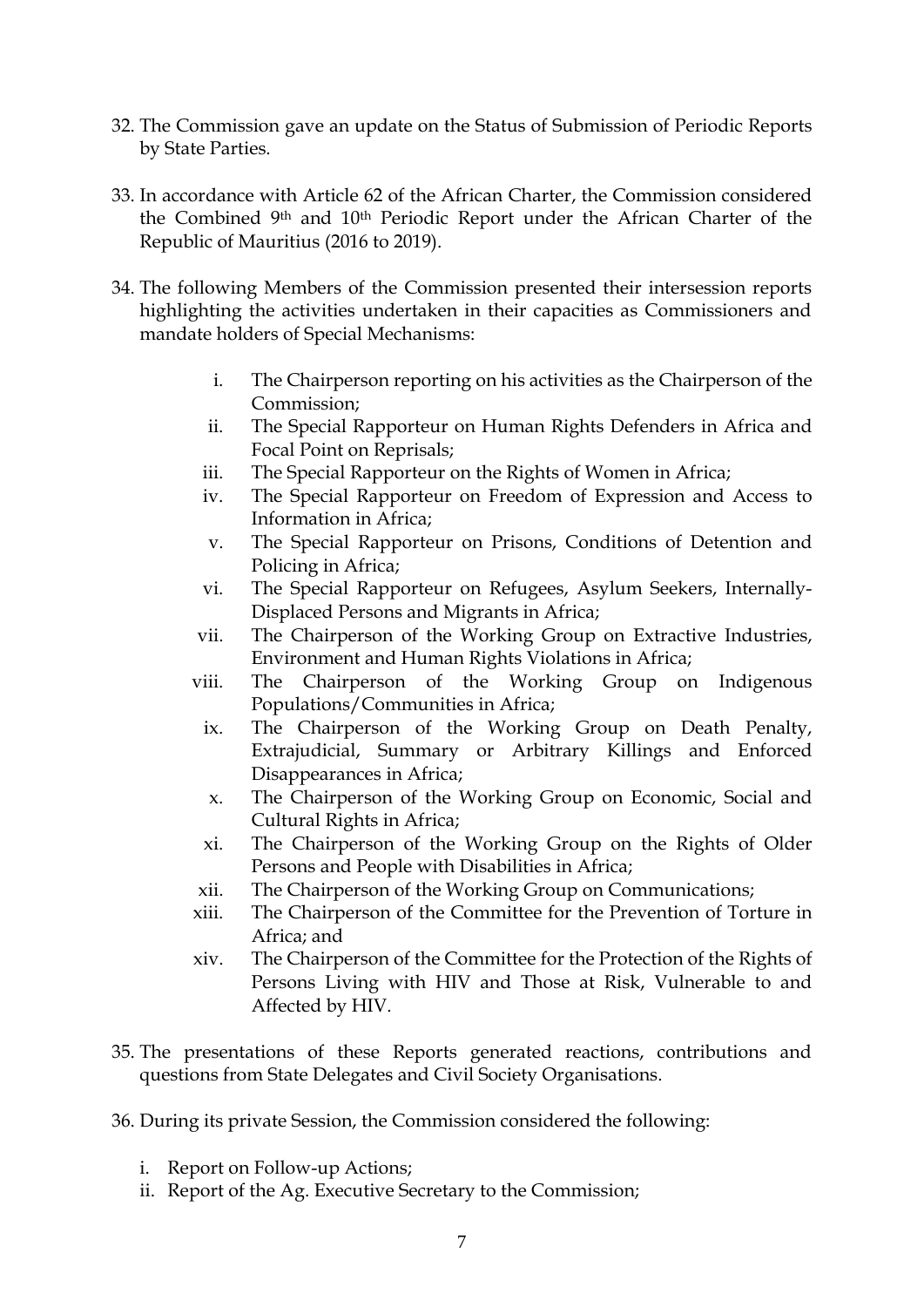- iii. Report of the Communications Audit;
- iv. Report on Status of Allotment and Execution of Budget 2020;
- v. Report on Budget 2021;
- vi. Working Methods of the Commission; and
- vii.Brief on the state of Concluding Observations and Promotion Mission Reports.
- 37. Following the coming into effect of its 2020 Rules of Procedure in June 2020, the Commission discussed the practical implementation of administrative Seizure of Communications under the new Rules. In this regard, the Commission considered and adopted:
	- i. A Draft Guidance Note and Template for Seizures;
	- ii. Secretariat's Report on Administrative Seizures.
- 38. The Commission reallocated Membership of its Committees and Working Groups amongst its Members. These reallocations are hereto annexed, and will also be available on the website of the Commission on: [www.achpr.org.](http://www.achpr.org/)
- 39. The Commission considered **fifteen** (**15**) Communications as follows:
	- i. Adopted Two (2) Communications on the Merits;
	- ii. Six (6) Communications on Admissibility, of which two (2) were declared inadmissible; two (2) admissible; one (1) deferred; and one (1) Report back from a previously deferred Communication;
	- iii. Seven (7) Communications on Seizure, of which one (1) was seized and six (6) deferred to the Working Group on Communications.
- 40. The Commission adopted Resolutions on Special Mechanisms; Country Resolutions; and Thematic Resolutions, which will be finalised and published on the Commission's website.
- 41. The Commission deferred its 48th Activity Report to its 47th Ordinary Session to be considered and adopted together with its 49th Activity Report, both of which will be submitted to the 38th Ordinary Session of the AU Executive Council and the 36th Ordinary Session of the AU Assembly of Heads of State and Government in 2021.
- 42. The Commission decided to hold its 67th Ordinary Session in Kigali, Rwanda, from 13th November to 3rd December 2020. Details of the Session will be made available on the Commission's website in due course.
- 43. The Commission expresses its sincere gratitude to State Parties, NGOs, NHRIs and all stakeholders who participated in the maiden virtual Ordinary Session of the Commission despite the technical glitches that hindered effective participation.
- 44. The Closing Ceremony of the 66th Ordinary Session took place virtually on 7 August 2020.

## **Done this 7th day of August 2020**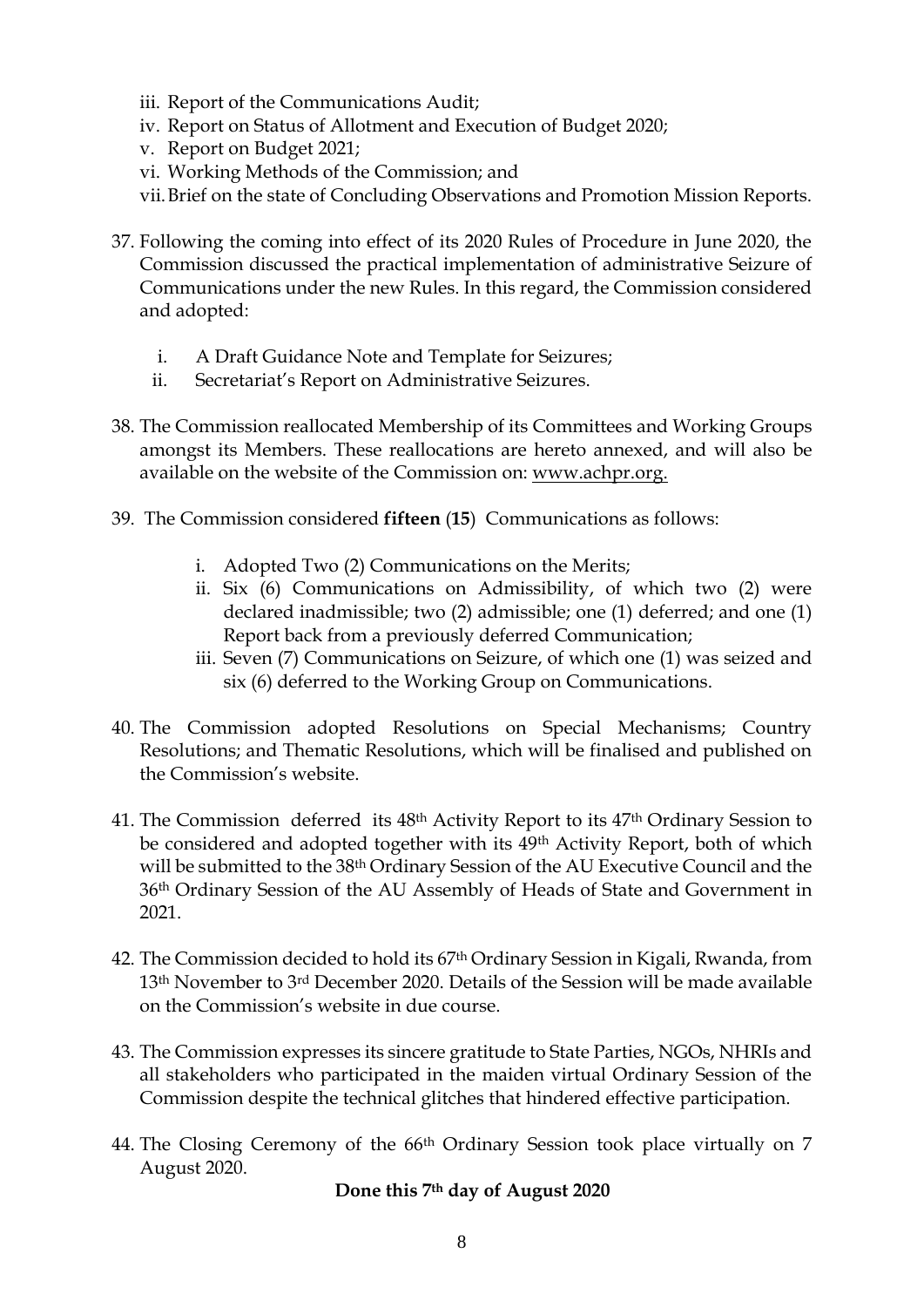## **ANNEXURE**

**Table of Allocation of Special Mechanisms; Countries; Working Groups; and Committees to Members of the Commission**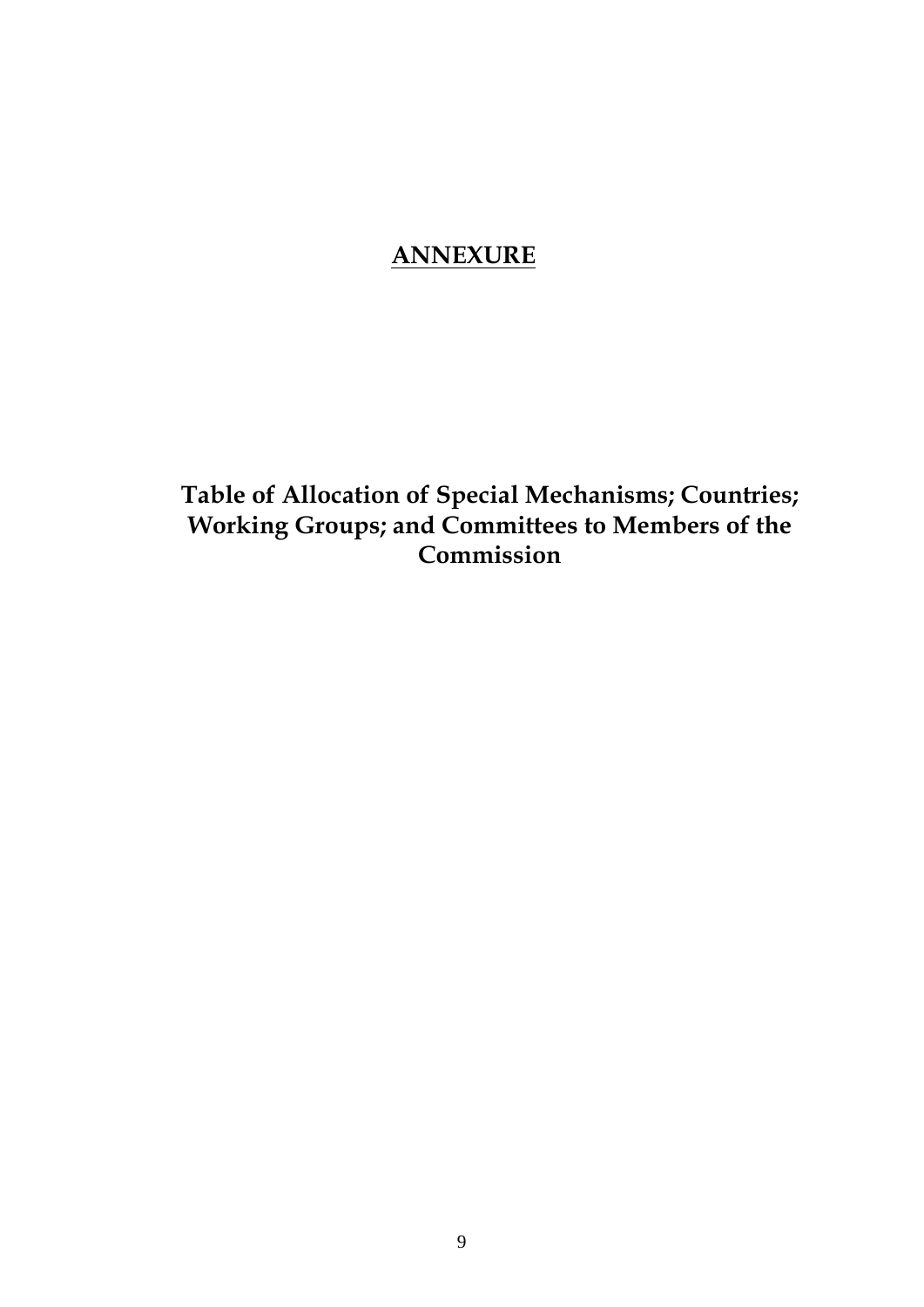| S/N | <b>Name</b><br>of                                     | Country                                                     | <b>Chairperson/Rapporteur</b>                                                                                                      | Membership in Committees                                                                                                                                                                                                                                                                                                                                                                                                                                                             |
|-----|-------------------------------------------------------|-------------------------------------------------------------|------------------------------------------------------------------------------------------------------------------------------------|--------------------------------------------------------------------------------------------------------------------------------------------------------------------------------------------------------------------------------------------------------------------------------------------------------------------------------------------------------------------------------------------------------------------------------------------------------------------------------------|
|     | Commissioner                                          | Rapporteur                                                  | <b>Special Mechanisms</b>                                                                                                          | & Working Groups                                                                                                                                                                                                                                                                                                                                                                                                                                                                     |
| 1.  | Hon.<br>Commissioner<br>Solomon<br>Ayele<br>Dersso    | Kenya<br>Nigeria<br>Tanzania<br>South Africa<br>South Sudan | Chairperson<br>Working<br>Group<br>on<br>Extractive<br>Industries,<br>Environment and Human<br>Rights Violations in Africa         | Working Group on Specific<br>Issues Relating to the Work<br>of the Commission<br>Working<br>Group<br>on<br>Communications<br><b>Resolutions Committee</b><br>Joint Publication Committee<br>Joint Committee on Cases to<br>the Court                                                                                                                                                                                                                                                 |
|     |                                                       |                                                             |                                                                                                                                    |                                                                                                                                                                                                                                                                                                                                                                                                                                                                                      |
| 2.  | Hon.<br>Commissioner<br>Rémy<br><b>Ngoy</b><br>Lumbu  | Cameroon<br>Coté d'Ivoire<br>Togo<br>Gabon<br>Mali          | <b>Special</b><br>Rapporteur<br>$\circ$ n $\vdash$<br>Human Rights Defenders<br>Focal<br>and<br>Point<br>on<br>Reprisals in Africa | Working<br>Group<br>on<br>Indigenous<br>Populations/<br>Communities in Africa<br>Working<br>Group<br>on<br>Extractive<br>Industries,<br>Environment and Human<br>Rights Violations in Africa<br>Working<br>Group<br>on<br>Economic,<br>Social<br>and<br>Cultural Rights in Africa<br><b>Resolutions Committee</b><br>Working<br>Group<br><sub>on</sub><br>Communications<br>Committee<br>Advisory<br>on<br><b>Budgetary and Staff Matters</b><br>Addis Ababa Road Map<br>with the UN |
|     |                                                       |                                                             |                                                                                                                                    |                                                                                                                                                                                                                                                                                                                                                                                                                                                                                      |
| 3.  | Hon.<br>Commissioner<br>Kayitesi<br>Zainabo<br>Sylvie | Algeria<br>Seychelles<br>Angola<br>Chad<br>Senegal          | Special Rapporteur on the<br>Rights of Women in Africa<br>Chairperson<br>Working<br>Group on Communications                        | Working Group<br>the<br>on<br>Rights of Older Persons and<br>People with Disabilities in<br>Africa                                                                                                                                                                                                                                                                                                                                                                                   |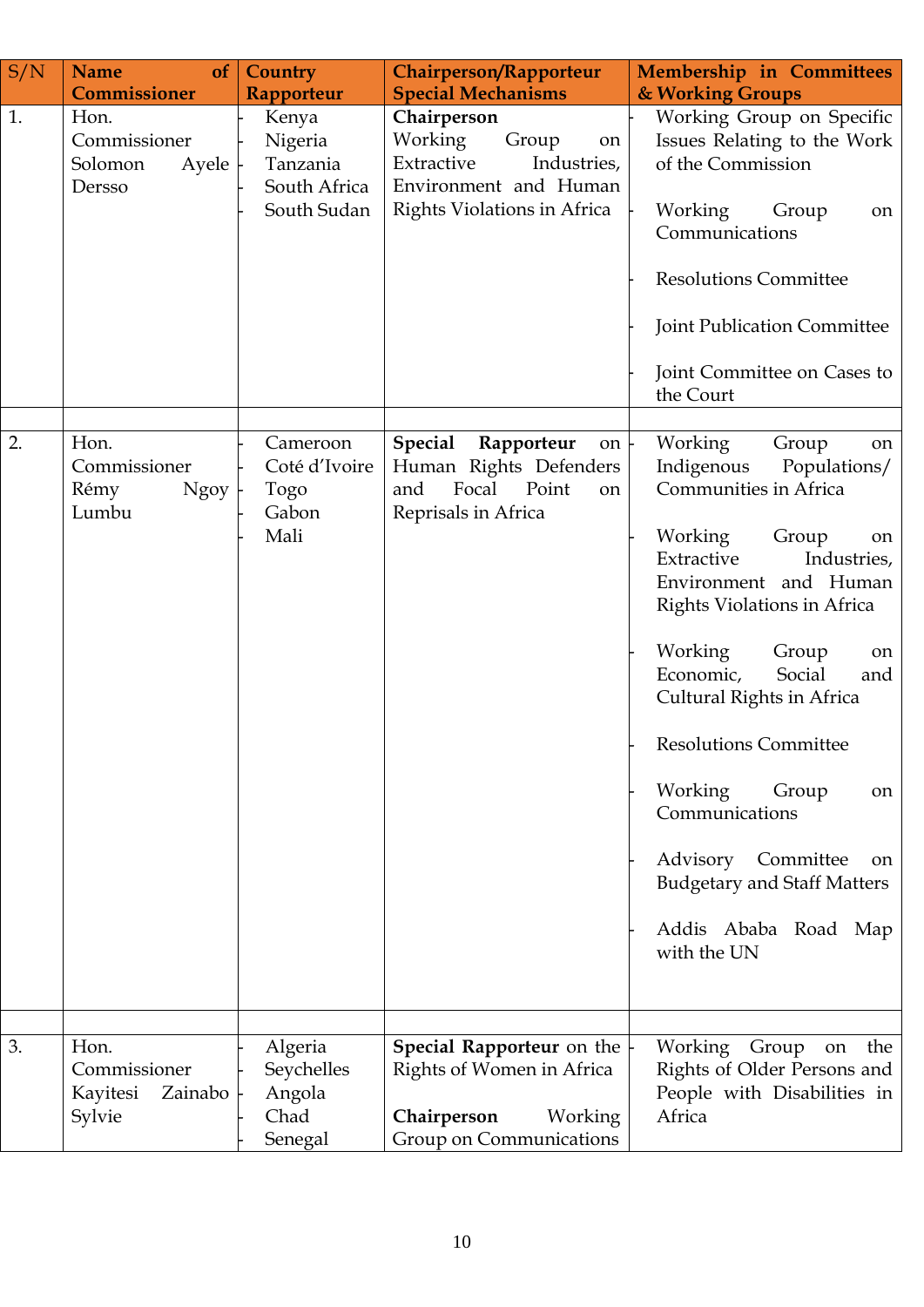|                |                                                   |                                                                |                                                                                                                                       | Working<br>on the<br>Group<br>Death<br>Penalty,<br>Extra-<br>judicial,<br>Summary<br><b>or</b><br>Killings<br>Arbitrary<br>and<br>Enforced Disappearances in<br>Africa<br>Working Group on Specific<br>Issues Relating to the Work<br>of the Commission<br>Joint Committee on Cases to<br>the Court                                                                                                                                                                                 |
|----------------|---------------------------------------------------|----------------------------------------------------------------|---------------------------------------------------------------------------------------------------------------------------------------|-------------------------------------------------------------------------------------------------------------------------------------------------------------------------------------------------------------------------------------------------------------------------------------------------------------------------------------------------------------------------------------------------------------------------------------------------------------------------------------|
| $\overline{4}$ | Hon.<br>Commissioner<br>Maya Sahli-Fadel          | Benin<br>Niger<br>Mauritania<br>Tunisia<br><b>Burkina Faso</b> | Special Rapporteur<br>$\circ$ n $\vdash$<br>Refugees, Asylum Seekers,<br>Internally<br>Displaced<br>Persons and Migrants in<br>Africa | Working Group on the<br>Rights of Older Persons and<br>People with Disabilities in<br>Africa<br>Working<br>Group<br>the<br>on<br>Death<br>Penalty,<br>Extra-<br>judicial,<br>Summary<br>or<br>Arbitrary<br>Killings<br>and<br>Enforced Disappearances in<br>Africa<br>Working Group on Specific<br>Issues Relating to the Work<br>of the Commission<br>Addis Ababa Road Map<br>with the UN<br>Joint Publication Committee<br>Pan African Human Rights<br><b>Institute Committee</b> |
| 5.             | Hon.<br>Commissioner<br>Jamesina Essie L.<br>King | Eritrea<br>Namibia<br>Somalia<br>The Gambia<br>Zimbabwe        | <b>Special</b><br>Rapporteur<br>on<br>Freedom of Expression and<br>Access to Information in<br>Africa                                 | Working<br>Group<br>on<br>Indigenous<br>Populations/Communities<br>in Africa<br><b>Resolutions Committee</b>                                                                                                                                                                                                                                                                                                                                                                        |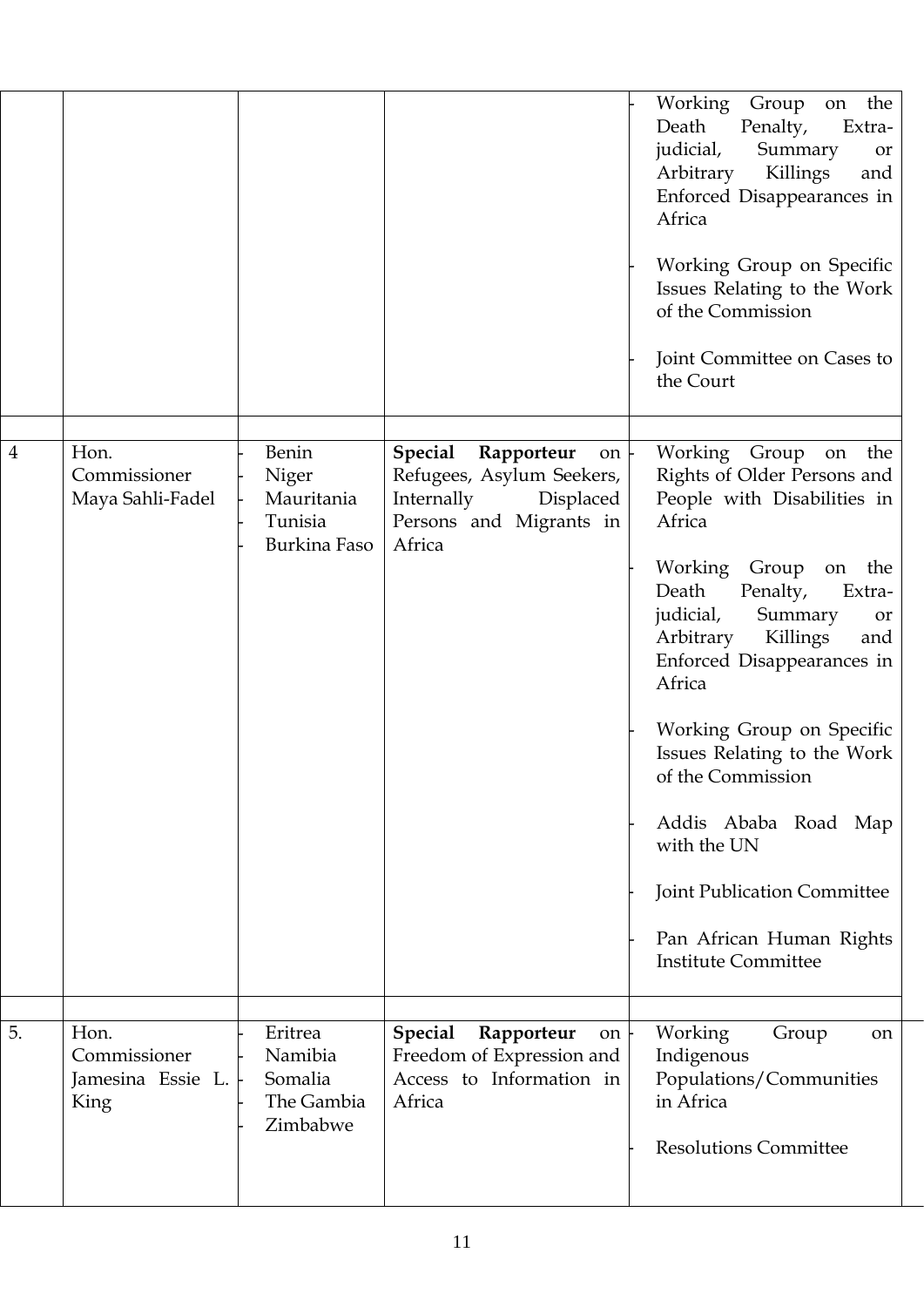|    |                                                           |                                                      |                                                                                                                            | <b>Joint Publication Committee</b>                                                                                                                                |
|----|-----------------------------------------------------------|------------------------------------------------------|----------------------------------------------------------------------------------------------------------------------------|-------------------------------------------------------------------------------------------------------------------------------------------------------------------|
|    |                                                           |                                                      |                                                                                                                            | Pan African Human Rights<br><b>Institute Committee</b>                                                                                                            |
| 6. | Hon.                                                      | Libya                                                | Chairperson<br>Committee                                                                                                   | <b>Resolutions Committee</b>                                                                                                                                      |
|    | Commissioner<br><b>Essaiem Hatem</b>                      | Sudan<br>Madagascar<br>Djibouti<br>Mauritius         | for the<br>Prevention<br>of<br>Torture in Africa<br>Chairperson<br>Advisory<br>Committee on Budgetary<br>and Staff Matters |                                                                                                                                                                   |
|    |                                                           |                                                      |                                                                                                                            |                                                                                                                                                                   |
| 7. | Hon.<br>Commissioner<br>Maria<br>Teresa<br>Manuela        | Mozambique<br>Tomè<br>São<br>and Principe<br>Guinea- | <b>Special</b><br>Rapporteur<br>on<br>Conditions<br>of<br>Prisons,<br>Detention and Policing in<br>Africa                  | Committee<br>for<br>the<br>Torture<br>Prevention of<br>in<br>Africa                                                                                               |
|    |                                                           | Bissau<br>Equatorial<br>Guinea<br>Cabo Verde         |                                                                                                                            | Committee on the Protection<br>of the Rights of People<br>Living with HIV and those at<br>Risk, Vulnerable to and<br>Affected by HIV                              |
|    |                                                           |                                                      |                                                                                                                            | Working<br>Group<br>on<br>Communications                                                                                                                          |
|    |                                                           |                                                      |                                                                                                                            | Pan African Human Rights<br><b>Institute Committee</b>                                                                                                            |
| 8. | Hon.                                                      | Burundi                                              | Working<br>Chairperson                                                                                                     | Working Group on Specific                                                                                                                                         |
|    | Commissioner<br>Louise<br>Marie<br>Abomo                  | <b>DRC</b><br>Comoros<br>Congo-                      | Group on the Rights of<br>Older Persons and People<br>with Disabilities in Africa                                          | Issues Relating to the Work<br>of the Commission                                                                                                                  |
|    |                                                           | Brazzaville                                          |                                                                                                                            | <b>Resolutions Committee</b>                                                                                                                                      |
|    |                                                           |                                                      | Chairperson<br>Working<br>Group on Specific Issues<br>Relating to the Work of the<br>Commission                            | Working<br>Group<br><sub>on</sub><br>Communications                                                                                                               |
|    |                                                           |                                                      |                                                                                                                            |                                                                                                                                                                   |
| 9. | Hon.<br>Commissioner<br>Mudford<br>Zachariah<br>Mwandenga | Ethiopia<br>Ghana<br>Liberia<br>Rwanda<br>Malawi     | Chairperson<br>Working<br>Group on Economic, Social<br>and Cultural Rights<br>in<br>Africa                                 | Committee on the Protection<br>the Rights of People<br>of<br>Living with HIV and those at<br>Risk, Vulnerable to and<br>Affected by HIV<br>Working<br>Group<br>on |
|    |                                                           |                                                      |                                                                                                                            | Extractive<br>Industries,                                                                                                                                         |